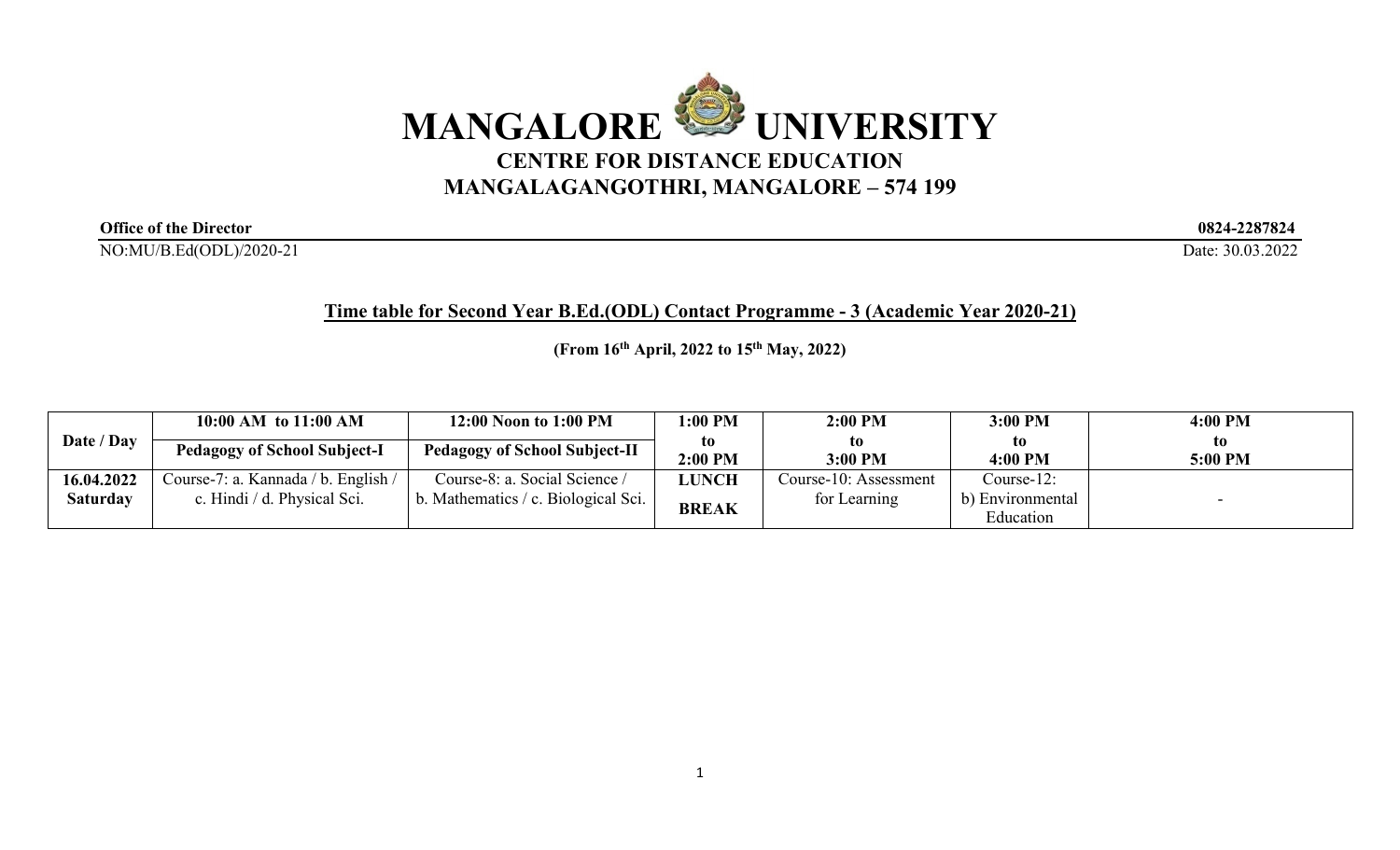|                               | 10:00 AM to 11:00 AM                                               | 12:00 Noon to 1:00 PM                                                | $1:00$ PM     | $2:00$ PM                             | 3:00 PM                                     | 4:00 PM                                                              |
|-------------------------------|--------------------------------------------------------------------|----------------------------------------------------------------------|---------------|---------------------------------------|---------------------------------------------|----------------------------------------------------------------------|
| Date / Day                    | <b>Pedagogy of School Subject-I</b>                                | <b>Pedagogy of School Subject-II</b>                                 | to<br>2:00 PM | to.<br>3:00 PM                        | to<br>4:00 PM                               | to.<br>5:00 PM                                                       |
| 17.04.2022<br><b>Sunday</b>   | Course-7: a. Kannada / b. English /<br>c. Hindi / d. Physical Sci. | Course-8: a. Social Science /<br>b. Mathematics / c. Biological Sci. |               | Course-10: Assessment<br>for Learning | Course-12:<br>b) Environmental<br>Education | Course-7: a. Kannada / b. English /<br>c. Hindi / d. Physical Sci.   |
| 18.04.2022<br><b>Monday</b>   | Course-7: a. Kannada / b. English /<br>c. Hindi / d. Physical Sci. | Course-8: a. Social Science /<br>b. Mathematics / c. Biological Sci. |               | Course-10: Assessment<br>for Learning | Course-12:<br>b) Environmental<br>Education | Course-8: a. Social Science /<br>b. Mathematics / c. Biological Sci. |
| 19.04.2022<br><b>Tuesday</b>  | Course-7: a. Kannada / b. English /<br>c. Hindi / d. Physical Sci. | Course-8: a. Social Science /<br>b. Mathematics / c. Biological Sci. |               | Course-10: Assessment<br>for Learning | Course-12:<br>b) Environmental<br>Education | Course-10: Assessment for Learning                                   |
| 20.04.2022<br>Wednesday       | Course-7: a. Kannada / b. English /<br>c. Hindi / d. Physical Sci. | Course-8: a. Social Science /<br>b. Mathematics / c. Biological Sci. | <b>LUNCH</b>  | Course-10: Assessment<br>for Learning | Course-12:<br>b) Environmental<br>Education | Course-7: a. Kannada / b. English /<br>c. Hindi / d. Physical Sci.   |
| 21.04.2022<br><b>Thursday</b> | Course-7: a. Kannada / b. English /<br>c. Hindi / d. Physical Sci. | Course-8: a. Social Science /<br>b. Mathematics / c. Biological Sci. | <b>BREAK</b>  | Course-10: Assessment<br>for Learning | Course-12:<br>b) Environmental<br>Education | Course-8: a. Social Science /<br>b. Mathematics / c. Biological Sci. |
| 22.04.2022<br>Friday          | Course-7: a. Kannada / b. English /<br>c. Hindi / d. Physical Sci. | Course-8: a. Social Science /<br>b. Mathematics / c. Biological Sci. |               | Course-10: Assessment<br>for Learning | Course-12:<br>b) Environmental<br>Education | Course-10: Assessment for Learning                                   |
| 23.04.2022<br><b>Saturday</b> | Course-7: a. Kannada / b. English /<br>c. Hindi / d. Physical Sci. | Course-8: a. Social Science /<br>b. Mathematics / c. Biological Sci. |               | Course-10: Assessment<br>for Learning | Course-12:<br>b) Environmental<br>Education | Course-7: a. Kannada / b. English /<br>c. Hindi / d. Physical Sci.   |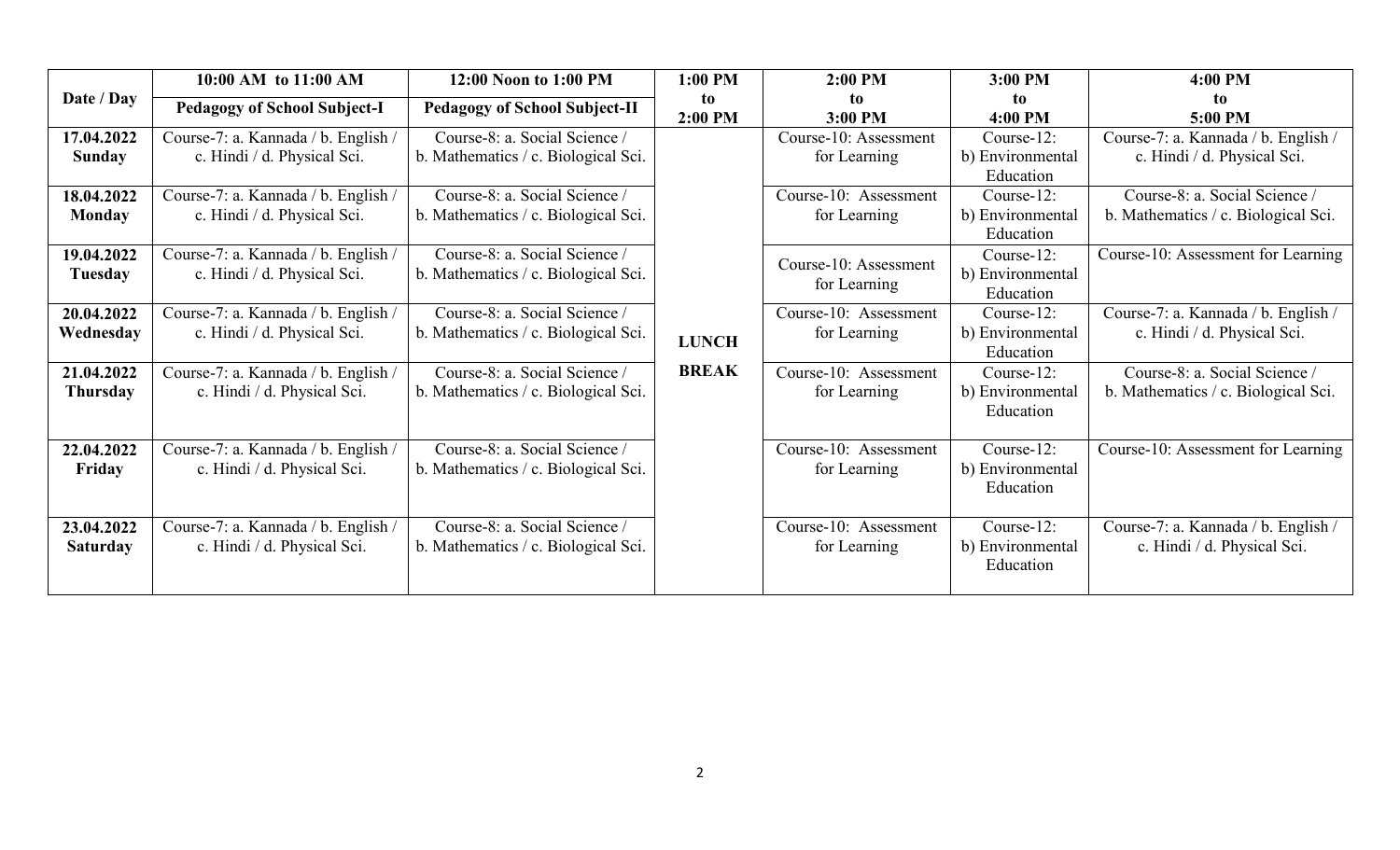|                               | 10:00 AM to 11:00 AM                                               | 12:00 Noon to 1:00 PM                                                | 1:00 PM       | $2:00$ PM                             | 3:00 PM                                     | 4:00 PM                                                              |
|-------------------------------|--------------------------------------------------------------------|----------------------------------------------------------------------|---------------|---------------------------------------|---------------------------------------------|----------------------------------------------------------------------|
| Date / Day                    | <b>Pedagogy of School Subject-I</b>                                | <b>Pedagogy of School Subject-II</b>                                 | to<br>2:00 PM | to.<br>3:00 PM                        | to<br>4:00 PM                               | to.<br>5:00 PM                                                       |
| 24.04.2022<br><b>Sunday</b>   | Course-7: a. Kannada / b. English /<br>c. Hindi / d. Physical Sci. | Course-8: a. Social Science /<br>b. Mathematics / c. Biological Sci. |               | Course-10: Assessment<br>for Learning | Course-12:<br>b) Environmental<br>Education | Course-7: a. Kannada / b. English /<br>c. Hindi / d. Physical Sci.   |
| 25.04.2022<br><b>Monday</b>   | Course-7: a. Kannada / b. English /<br>c. Hindi / d. Physical Sci. | Course-8: a. Social Science /<br>b. Mathematics / c. Biological Sci. |               | Course-10: Assessment<br>for Learning | Course-12:<br>b) Environmental<br>Education | Course-8: a. Social Science /<br>b. Mathematics / c. Biological Sci. |
| 26.04.2022<br><b>Tuesday</b>  | Course-7: a. Kannada / b. English /<br>c. Hindi / d. Physical Sci. | Course-8: a. Social Science /<br>b. Mathematics / c. Biological Sci. |               | Course-10: Assessment<br>for Learning | Course-12:<br>b) Environmental<br>Education | Course-10: Assessment for Learning                                   |
| 27.04.2022<br>Wednesday       | Course-7: a. Kannada / b. English /<br>c. Hindi / d. Physical Sci. | Course-8: a. Social Science /<br>b. Mathematics / c. Biological Sci. | <b>LUNCH</b>  | Course-10: Assessment<br>for Learning | Course-12:<br>b) Environmental<br>Education | Course-7: a. Kannada / b. English /<br>c. Hindi / d. Physical Sci.   |
| 28.04.2022<br><b>Thursday</b> | Course-7: a. Kannada / b. English /<br>c. Hindi / d. Physical Sci. | Course-8: a. Social Science /<br>b. Mathematics / c. Biological Sci. | <b>BREAK</b>  | Course-10: Assessment<br>for Learning | Course-12:<br>b) Environmental<br>Education | Course-8: a. Social Science /<br>b. Mathematics / c. Biological Sci. |
| 29.04.2022<br>Friday          | Course-7: a. Kannada / b. English /<br>c. Hindi / d. Physical Sci. | Course-8: a. Social Science /<br>b. Mathematics / c. Biological Sci. |               | Course-10: Assessment<br>for Learning | Course-12:<br>b) Environmental<br>Education | Course-10: Assessment for Learning                                   |
| 30.04.2022<br><b>Saturday</b> | Course-7: a. Kannada / b. English /<br>c. Hindi / d. Physical Sci. | Course-8: a. Social Science /<br>b. Mathematics / c. Biological Sci. |               | Course-10: Assessment<br>for Learning | Course-12:<br>b) Environmental<br>Education | Course-7: a. Kannada / b. English /<br>c. Hindi / d. Physical Sci.   |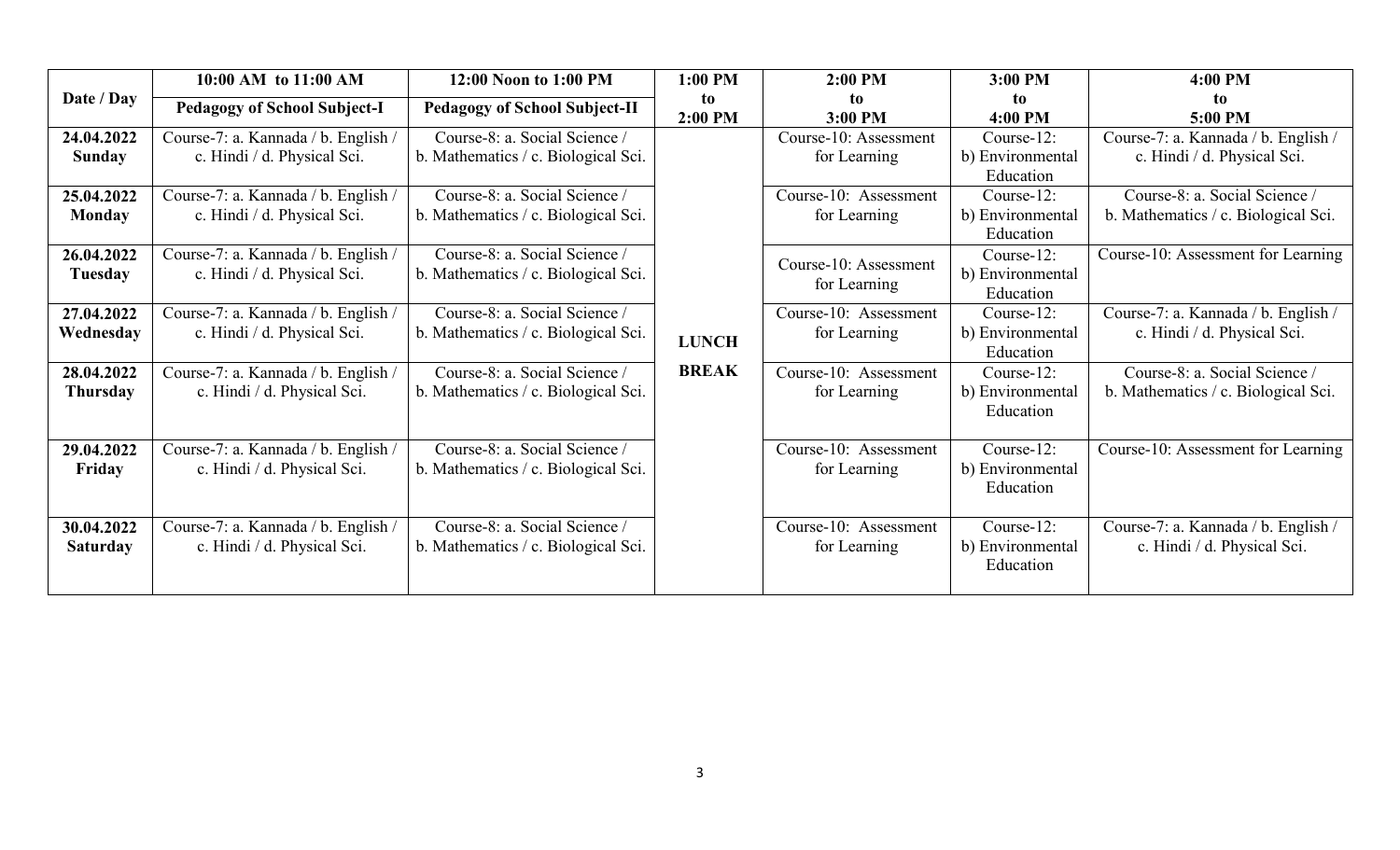| Date / Day                    | 10:00 AM to 11:00 AM                                               | 12:00 Noon to 1:00 PM                                                | $1:00$ PM<br>to<br>2:00 PM | $2:00$ PM                             | 3:00 PM                                     | 4:00 PM                                                                |
|-------------------------------|--------------------------------------------------------------------|----------------------------------------------------------------------|----------------------------|---------------------------------------|---------------------------------------------|------------------------------------------------------------------------|
|                               | <b>Pedagogy of School Subject-I</b>                                | <b>Pedagogy of School Subject-II</b>                                 |                            | to<br>3:00 PM                         | to<br>4:00 PM                               | to<br>5:00 PM                                                          |
| 01.05.2022<br><b>Sunday</b>   | Course-7: a. Kannada / b. English /<br>c. Hindi / d. Physical Sci. | Course-8: a. Social Science /<br>b. Mathematics / c. Biological Sci. |                            | Course-10: Assessment<br>for Learning | Course-12:<br>b) Environmental<br>Education | E.P.C.- 2: Drama Art in Education                                      |
| 02.05.2022<br><b>Monday</b>   | Course-7: a. Kannada / b. English /<br>c. Hindi / d. Physical Sci. | Course-8: a. Social Science /<br>b. Mathematics / c. Biological Sci. |                            | Course-10: Assessment<br>for Learning | Course-12:<br>b) Environmental<br>Education | E.P.C.- 4: Understanding the Self                                      |
| 03.05.2022<br>Tuesday         | Course-7: a. Kannada / b. English /<br>c. Hindi / d. Physical Sci. | Course-8: a. Social Science /<br>b. Mathematics / c. Biological Sci. |                            | Course-10: Assessment<br>for Learning | Course-12:<br>b) Environmental<br>Education | E.P.C.- 2: Drama Art in Education                                      |
| 04.05.2022<br>Wednesday       | Course-7: a. Kannada / b. English /<br>c. Hindi / d. Physical Sci. | Course-8: a. Social Science /<br>b. Mathematics / c. Biological Sci. | <b>LUNCH</b>               | Course-10: Assessment<br>for Learning | Course-12:<br>b) Environmental<br>Education | E.P.C.- 4: Understanding the Self                                      |
| 05.05.2022<br><b>Thursday</b> | Course-7: a. Kannada / b. English /<br>c. Hindi / d. Physical Sci. | Course-8: a. Social Science /<br>b. Mathematics / c. Biological Sci. | <b>BREAK</b>               | Course-10: Assessment<br>for Learning | Course-12:<br>b) Environmental<br>Education | Teaching - how to write<br><b>School Observation</b><br>(Single group) |
| 06.05.2022<br>Friday          | Course-7: a. Kannada / b. English /<br>c. Hindi / d. Physical Sci. | Course-8: a. Social Science /<br>b. Mathematics / c. Biological Sci. |                            | Course-10: Assessment<br>for Learning | Course-12:<br>b) Environmental<br>Education | Teaching - how to write<br><b>School Observation</b><br>(Single group) |
| 07.05.2022<br><b>Saturday</b> | Course-7: a. Kannada / b. English /<br>c. Hindi / d. Physical Sci. | Course-8: a. Social Science /<br>b. Mathematics / c. Biological Sci. |                            | Course-10: Assessment<br>for Learning | Course-12:<br>b) Environmental<br>Education | Teaching - how to write<br><b>Lesson Observation</b><br>(Single group) |